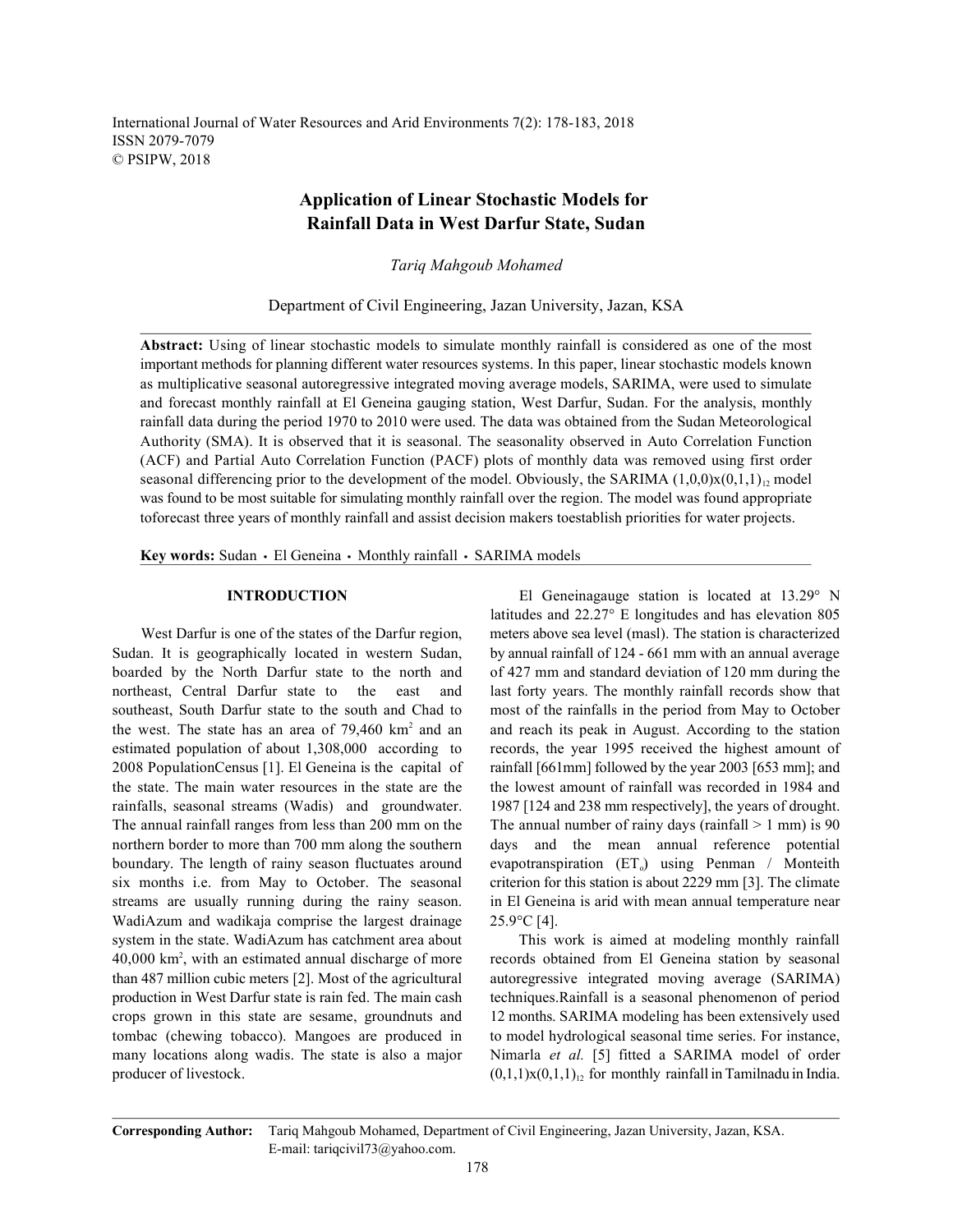Etuk *et al*. [6] applied a SARIMA (0,0,0)x(0,1,1)<sub>12</sub> model to and define a general multiplicative seasonal ARIMA monthly rainfall data for Wad Madani rainfall station in model, which are commonly known as SARIMA models. monthly rainfall data for Wad Madani rainfall station in Sudan. Kibunja *et al.* [7] fitted a SARIMA (1,0,1)x(1,0,0)<sub>12</sub> In short notation the SARIMA model described as to monthly rainfall in Mt. Kenya region, Kenya. Mohamed ARIMA (*p, d, q)* x *(P, D, Q*)*s*, which is mentioned below: *et al*. [8] modeledmonthly flow for the Dinder River in Sudanusing a SARIMA (2,0,0)x(0,1,1)<sub>12</sub>. Bazrafshan *et al*. [9] found that the application of SARIMA modelingwas suitable for the forecasting of hydrological drought in the where *p* is the order of non-seasonal autoregression, *d* the

**Data:** For this work, monthly rainfall data were obtained polynomials of order *P* and *Q*, respectively. from the Sudan Meteorological Authority (SMA), for the SARIMA model development consists of the

However, an ARMA model can be used when the data are based on the least squares optimization criterion. stationary, ARMA models can be extended to nonstationary series by allowing differencing of data series. **Performance Evaluation:** The following measures were These models are called autoregressive integrated moving used to evaluate the performance of the models: average (ARIMA) models. A time series is said to be • Mean Absolute Error: stationary if it has constant mean and variance.

The general non-seasonal ARIMA model is AR to order *p* and MA to order *q* and operates on *d*th difference of the time series  $X_i$ ; thus a model of the ARIMA family is classified by three parameters  $(p, d, q)$  that can have zero  $\bullet$  Coefficient of Determination: or positive integral values. The general non-seasonal ARIMA model may be written as

$$
\phi(B)\nabla^d X_t = \theta(B)\varepsilon_t \tag{1}
$$

 $B$  = The backward shift operator

 $\phi(B)$  and  $\theta(B)$  = Polynomials of order p and q, respectively.

$$
\phi(B) = (1 - \phi_1 B - \phi_2 B^2 - \cdots \phi_p B^p) \tag{2}
$$

$$
\theta(B) = (1 - \theta_1 B - \theta_2 B^2 - \cdots + \theta_q B^q) \tag{3}
$$

Often time series possess a seasonal component **Model Identification:** Model computation was made that repeats every s observations. For monthly with monthly data from between January 1970 and observations s = 12 (12 in 1 year), for quarterly December 2007. The dataset from January 2008 to observations s = 4 (4 in 1 year). Box *et al*. [10] has December 2010 was considered in forecasting estimations generalized the ARIMA model to deal with seasonality of the model.

$$
\phi_p(B)\Phi_p(B^s)\nabla^d\nabla_g^p(X_t) = \theta_q(B)\Theta_q(B^s)\varepsilon_t
$$
\n(4)

Karkheh Basin. **number of regular differencing**, *q* the order of nonseasonal **MATERIALS AND METHODS** number of seasonal differencing, Q the order of seasonal MA, *P* the order of seasonal autoregression, *D* the MA, *s* is the length of season,  $\Phi_n$  and  $\Theta_n$  are the seasonal

period 1970– 2010 from El Geneinagauge station. following three steps: model identification, parameter **Modeling by SARIMA Methods:** A stationary time series the minimum Akaike Information Criterion (AIC) and can be modeled in different ways: an autoregressive (AR) Hannan-Quinn Criterion (HQ) is selected as best fit model process, a moving average (MA) process, or an [11, 12]. In this work, the statistical and econometric autoregressive and moving average (ARMA) process. software Eviews was used for all analytical work. It is estimation and diagnostic checking.The model that gives

$$
MAE = \frac{1}{n} \sum_{i=1}^{n} |Y_i - F_i|
$$
\n(5)

$$
R^{2} = \left[ \frac{\sum_{i=1}^{n} (Y_{i} - \bar{Y})(F_{i} - \bar{F})}{\sqrt{\sum_{i=1}^{n} (Y_{i} - \bar{Y})^{2} \sum_{i=1}^{n} (F_{i} - \bar{F})^{2}}} \right]^{2}
$$
(6)

where:  $\bullet$  Coefficient of Efficiency:

$$
E = 1 - \frac{\sum_{i=1}^{n} (Y_i - F_i)^2}{\sum_{i=1}^{n} (Y_i - \bar{Y})^2}
$$
 (7)

flows,  $\bar{Y}$  is the mean of the observed flows,  $\bar{F}$  is the (2) where,  $Y_i$  are the *n* observed flows,  $F_i$  are the *n* modeled and mean of the modeled flows.

## (3) **RESULTS AND DISCUSSION**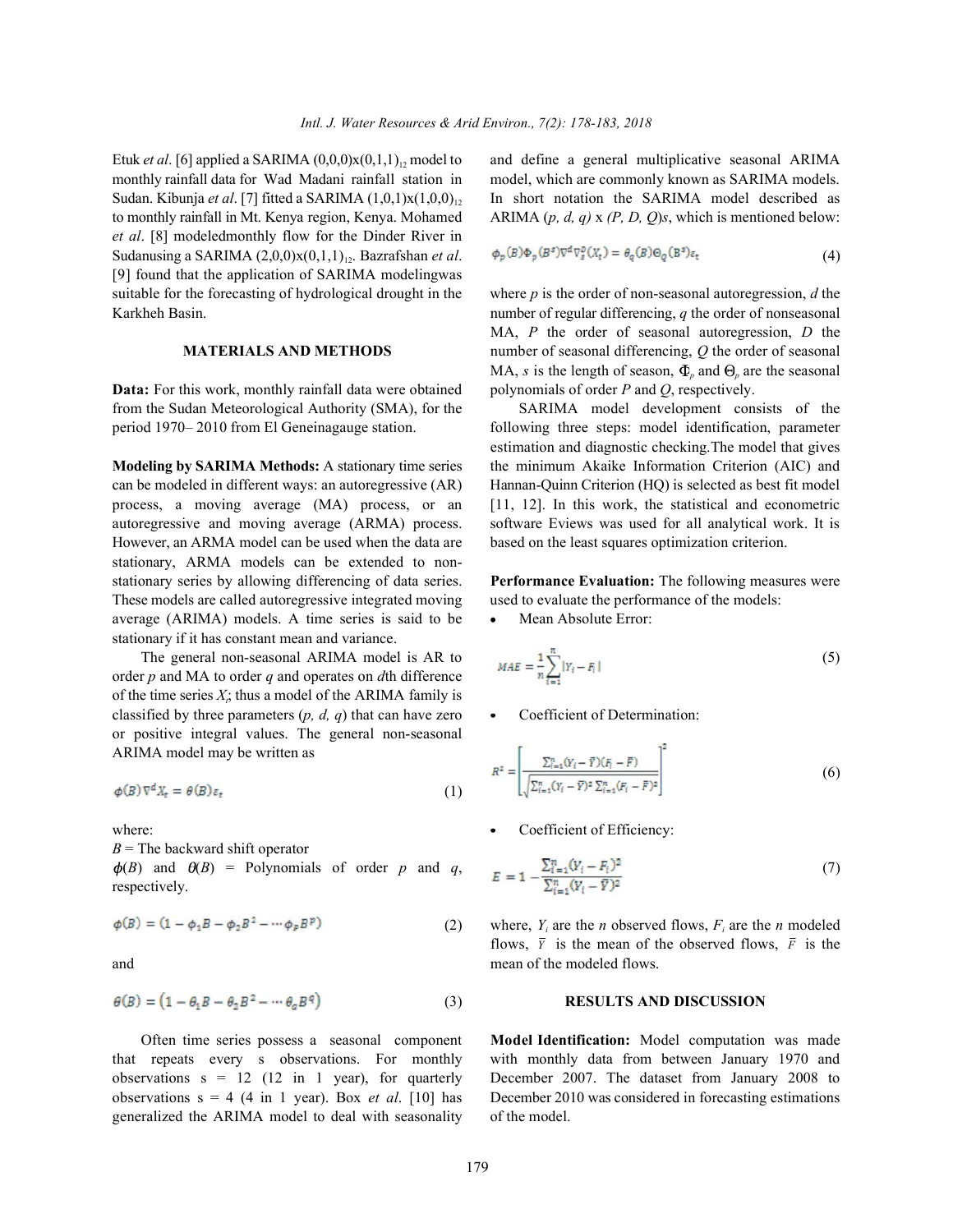

2007] in mm. differencing



data, Figure 1, shows clearly that there is a seasonal cycle andHQ, then one would temporarily have a model in the series. Figure 2 shows the sample autocorrelation function and partial autocorrelation for the monthly data. The seasonal autocorrelation relationships are shown **Parameter Estimation:** After the identification of model quite prominently, which proves that the series is non-<br>using the AIC and HQ criteria, estimation of parameters is stationary. Non-stationarity is also confirmed by the done. The value of the parameters, standard errors, t-



Augmented Dickey-Fuller (ADF) unit root test on the monthly rainfall data in Table 1. The table displays results of the test: statistic value -1.076 greater than critical vales  $-2.570, -1.941, -1.616$  all at  $1\%$ ,  $5\%$  and  $10\%$ , respectively. This indicates that the series is non-stationary and also confirm that the data needs differencing in order to be stationary. Etuk *et al*. [13] also observed monthly rainfall in Sudan asnon-stationary. This non-stationarity stems from the seasonal nature of the series.

Fig. 2: ACF and PACF Plots for El Geneina Station the Hannan-Quinn Criterion (HQ) values are shown in Monthly Rainfall Series Table 2. The model that gives the minimum AIC) and (HQ) The graphical presentation of the monthly rainfall SARIMA  $(1,0,0)x(0,1,1)_{12}$  has the smallest values of AIC A seasonal differencing of the monthly data, as shown in Figure 3, yields a series has a flat trend. The ADF test was done again on the seasonally differenced data. The results of the test: statistic value -9.311 less than critical vales -2.570, -1.941, -1.616 all at 1%, 5% and 10% respectively. This adjudges that the differenced series is stationary. Figure 4 shows the ACF and PACF plots of the data after we take seasonal difference. It appears that most of the seasonality is gone now and the data became stable. The autocorrelation structure in Figure 4 suggests two SARIMA models. The suggested models, the Akaike Information Criterion (AIC) and criterion is selected as best fit model. Obviously, model SARIMA  $(1,0,0)\times(0,1,1)_{12}$ .

Table1: ADF-unit root test for El Geneina monthly Rainfall

|            | TROIGILLED I GAIN LOOP POOP LOT LA COMPANY MIOMENT I TRAMMENT |          |                     |                |             |                |
|------------|---------------------------------------------------------------|----------|---------------------|----------------|-------------|----------------|
| Station    | Variable                                                      | ADF Test | Level of Confidence | Critical Value | Probability | Result         |
| El Geneina | Monthly Rainfall                                              | $-1.076$ | $1\%$               | $-2.570$       | 0.2551      | Non-stationary |
|            |                                                               |          | $5\%$               | $-1.941$       |             |                |
|            |                                                               |          | 10%                 | $-1.616$       |             |                |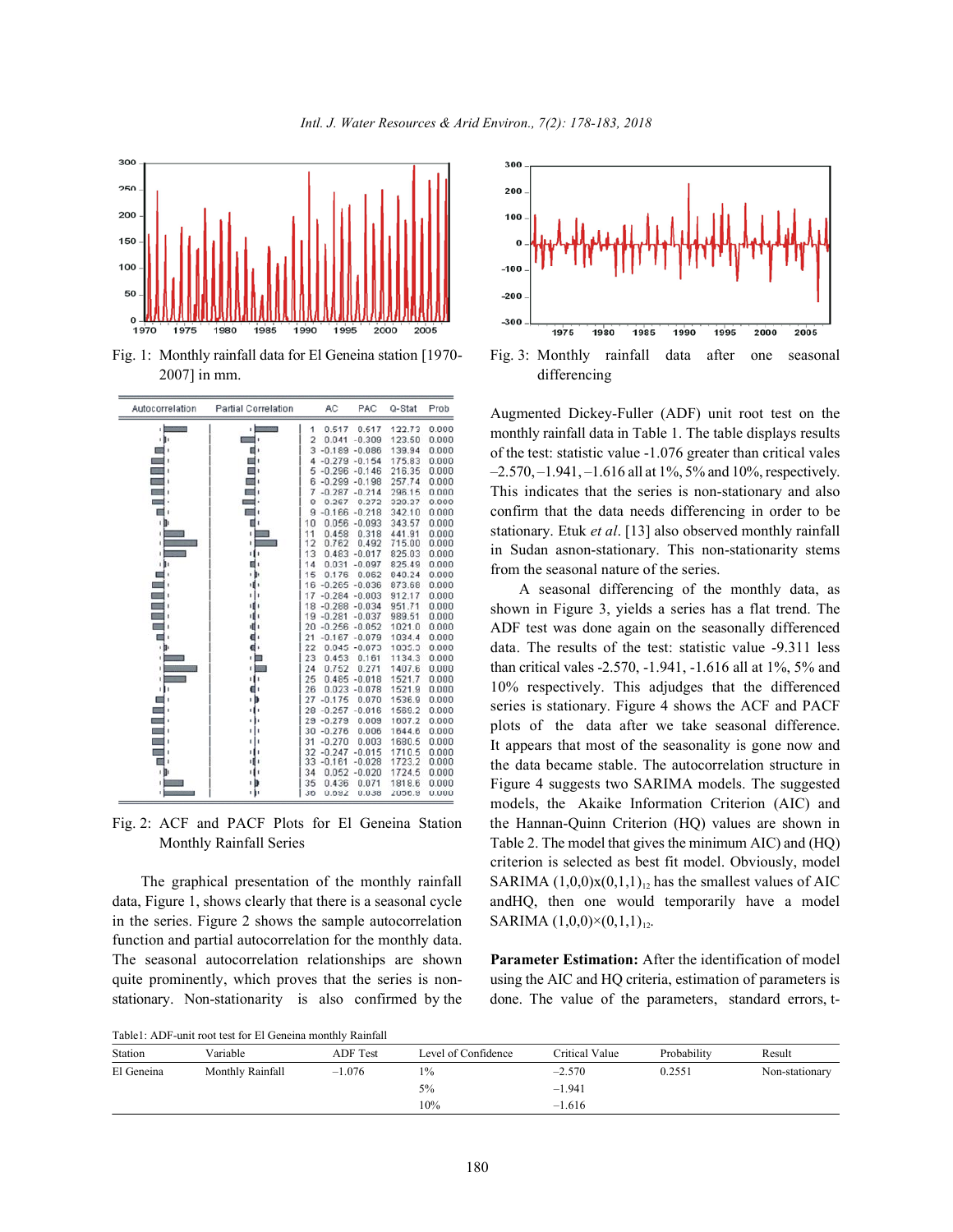| Autocorrelation | Partial Correlation | AC                            | PAC               | Q-Stat           | Prob           |
|-----------------|---------------------|-------------------------------|-------------------|------------------|----------------|
| ・目              | ∎ا                  | 0.150<br>1                    | 0.150             | 9.9946           | 0.002          |
| ı۱              | ıΠ                  | 2<br>$-0.014$                 | $-0.037$          | 10.078           | 0.006          |
| 順!              | ۱                   | $-0.038$<br>3                 | $-0.031$          | 10.722           | 0.013          |
| ٠               |                     | $-0.008$<br>4                 | 0.003             | 10.747           | 0.030          |
| ı               | ٠                   | $-0.007$<br>5                 | $-0.008$          | 10.768           | 0.056          |
| ı               | t                   | $-0.002$<br>ნ                 | $-0.002$          | 10.771           | 0.096          |
| ٠               |                     | 0.013<br>7                    | 0.013             | 10.845           | 0.146          |
| ٠               |                     | $-0.002$<br>8                 | $-0.006$          | 10.847           | 0.211          |
| ٠               | ٠                   | 0.043<br>9                    | 0.046             | 11.700           | 0.231          |
| ı B             |                     | 0.043<br>10                   | 0.031             | 12.547           | 0.250          |
|                 |                     | $-0.162$<br>11                | $-0.176$          | 24.492           | 0.011          |
|                 |                     | $-0.549$<br>12                | $-0.523$          | 162.63           | 0.000          |
| đ.              | ı<br>п              | $-0.060$<br>13                | 0.083             | 164.26           | 0.000          |
| ш               | в<br>٠              | 0.024<br>14                   | 0.017             | 164.52           | 0.000          |
| ۱IJ             | ۱                   | 15                            | $0.027 - 0.009$   | 164.86           | 0.000          |
| ۱Þ              | I                   | 0.010<br>16                   | 0.003             | 164.90           | 0.000          |
| ٠               | ı                   | 17<br>0.006                   | 0.003             | 164.92           | 0.000          |
| ٠               | ٠                   | 0.004<br>18                   | 0.004             | 164.93           | 0.000          |
| ı               |                     | $-0.004$<br>19                | 0.006             | 164.94           | 0.000          |
| ٠<br>Ï          |                     | 20<br>0.004                   | $-0.000$          | 164.95           | 0.000          |
| ш               | ۱                   | 21<br>$-0.017$                | 0.038             | 165.08           | 0.000          |
| пH<br>٠D        | ٠                   | $-0.020$<br>22<br>23<br>0.059 | 0.015<br>$-0.116$ | 165.27<br>166.92 | 0.000<br>0.000 |
| ・目              |                     | 0.137<br>24                   | $-0.217$          | 175.75           | 0.000          |
| ľ<br>н          | ı                   | 25<br>0.006                   | 0.036             | 175.77           | 0.000          |
| u i             | ı                   | $26 - 0.066$                  | $-0.059$          | 177.85           | 0.000          |
| ш               | I                   | $-0.017$<br>27                | 0.004             | 177.98           | 0.000          |
| ٠<br>۱          | ٠                   | 28<br>$-0.004$                | 0.006             | 177.99           | 0.000          |
| ٠<br>×          | I.                  | $-0.009$<br>29                | $-0.008$          | 178.03           | 0.000          |
| ı               |                     | 30<br>$-0.001$                | 0.005             | 178.03           | 0.000          |
| ٠               | ı                   | 31<br>0.000                   | 0.002             | 178.03           | 0.000          |
| ٠               |                     | $-0.006$<br>32                | $-0.004$          | 178.05           | 0.000          |
| ιĐ              | в<br>ı              | 33<br>0.041                   | 0.090             | 178.87           | 0.000          |
| ш               | 1                   | $-0.014 - 0.040$<br>34        |                   | 178.96           | 0.000          |
| 唱!              | ۱                   | $-0.037$<br>35                | $-0.095$          | 179.62           | 0.000          |
|                 | 1                   | $-0.076 - 0.145$<br>36        |                   | 182.44           | 0.000          |

*Intl. J. Water Resources & Arid Environ., 7(2): 178-183, 2018*

Fig. 4: ACF and PACF Plots for El Geneina Station after one Seasonal Difference

Table 2: Comparison of the Suggested Models

| Variable Station |            | Model                                                      | AIC    | HО     |
|------------------|------------|------------------------------------------------------------|--------|--------|
| Monthly          | El Geneina | SARIMA(0,0,0)x(0,1,1) <sub>12</sub>                        | 9.7009 | 9.7046 |
| Rainfall         |            | SARIMA(1,0,0)x(0,1,1) <sub>12</sub>                        | 9.6946 | 9.7019 |
|                  |            | Table 3: Estimation of SARIMA $(1,0,0)x(0,1,1)_{12}$ Model |        |        |

| Variable                 | Coefficient  | Std. Error            | t-Statistic  | Prob.        |
|--------------------------|--------------|-----------------------|--------------|--------------|
| AR(1)                    | 0.114548     | 0.047361              | 2.418637     | 0.0160       |
| MA(12)                   | $-0.886760$  | 0.026198              | $-33.84858$  | 0.0000       |
| R-squared                | 0.449307     | Mean dependent var    |              | 0.109029     |
| Adjusted R-squared       | 0.448058     | S.D. dependent var    |              | 41.39993     |
| S.E. of regression       | 30.75717     | Akaike info criterion |              | 9.694628     |
| Sum squared resid        | 417187.6     | Schwarz criterion     |              | 9.713109     |
| Log likelihood           | $-2145.360$  | Hannan-Quinn criter.  |              | 9.701917     |
| Durbin-Watson stat       | 1.996101     |                       |              |              |
| <b>Inverted AR Roots</b> | .11          |                       |              |              |
| <b>Inverted MA Roots</b> | -99          | $.86 - .50i$          | $.86 + .50i$ | $.50 - .86i$ |
|                          | $.50 + .86i$ | $.00 + .99i$          | $-00-99i$    | $-.50+.86i$  |
|                          | $-.50-.86i$  | $-86 + 50i$           | $-86 - 50i$  | $-99$        |

statistic and p-values are listed in Table 3. The result proved that the parameters are significant since their pvalues are smaller than 0.05. The selected model is tested for stationarity and invertibility using the inverted AR and MA roots. As reported in Table 3 all the absolute values of the inverted AR and MA roots are smaller than one, hence the selected model is stationary and invertible.

| Autocorrelation | <b>Partial Correlation</b> | AC                         | PAC              | Q-Stat   | Prob  |
|-----------------|----------------------------|----------------------------|------------------|----------|-------|
| ۱l<br>I         | ۱ ا                        | 0.000<br>1                 | 0.000            | $3.E-05$ |       |
| н               | 41                         | $\overline{2}$<br>$-0.020$ | $-0.020$         | 0.1763   |       |
| ı               | п                          | 3<br>0.009                 | 0.009            | 0.2107   | 0.646 |
|                 | п                          | 4<br>$-0.011$              | $-0.011$         | 0.2603   | 0.878 |
|                 | п                          | 5<br>0.002                 | 0.002            | 0.2618   | 0.967 |
|                 | 1                          | $-0.005$<br>6              | $-0.006$         | 0.2746   | 0.991 |
|                 | п                          | 7<br>0.015                 | 0.015            | 0.3753   | 0.996 |
|                 | ı                          | $-0.020$<br>8              | $-0.020$         | 0.5531   | 0.997 |
|                 | ı                          | g<br>0.059                 | 0.060            | 2.1347   | 0.952 |
| ı               | . .                        | 10<br>0.042                | 0.040            | 2.9225   | 0.939 |
|                 |                            | 11<br>$-0.124$             | $-0.122$         | 9.9466   | 0.355 |
|                 | н                          | 12<br>0.008                | 0.008            | 9.9729   | 0.443 |
| 11              | ۱H                         | 13<br>0.029                | 0.026            | 10.350   | 0.499 |
|                 | ш                          | $-0.021$<br>14             | $-0.019$         | 10.552   | 0.568 |
|                 | н.                         | 15<br>0.033                | 0.033            | 11.050   | 0.607 |
|                 | ٠                          | 16<br>0.004                | 0.002            | 11.057   | 0.682 |
|                 |                            | $-0.000$<br>17             | 0.001            | 11.057   | 0.749 |
|                 |                            | 18<br>0.001                | 0.002            | 11.058   | 0.806 |
|                 |                            | 0.001<br>19                | $-0.008$         | 11.058   | 0.854 |
|                 |                            | $-0.011$<br>20             | 0.001            | 11.111   | 0.890 |
|                 | ٠                          | 21<br>0.022                | 0.034            | 11.334   | 0.912 |
|                 |                            | 22<br>0.002                | $-0.020$         | 11.336   | 0.937 |
|                 |                            | 23<br>$-0.031$             | $-0.027$         | 11.774   | 0.946 |
| 1 M             | 1 M                        | 24<br>0.108                | 0.116            | 17.294   | 0.747 |
|                 | 1 D                        | 25<br>0.071                | 0.063            | 19,656   | 0.663 |
|                 |                            | $-0.082$<br>26             | $-0.077$         | 22.834   | 0.530 |
|                 |                            | 27<br>0.000                | 0.004            | 22.834   | 0.587 |
|                 |                            | 28<br>0.007                | 0.005            | 22.854   | 0.641 |
|                 |                            | 29<br>$-0.014$             | $-0.011$         | 22.943   | 0.688 |
|                 |                            | 30<br>$-0.001$             | $-0.005$         | 22.943   | 0.736 |
|                 |                            | 31<br>$-0.003$             | $-0.009$         | 22.948   | 0.779 |
|                 | ٠                          | 32                         | $-0.013 - 0.001$ | 23.033   | 0.814 |
|                 | ш                          | 33<br>0.019                | 0.013            | 23.211   | 0.841 |
|                 |                            | 34<br>0.019                | $-0.011$         | 23.393   | 0.866 |
|                 | н<br>ı                     | $-0.027$<br>35             | 0.006            | 23.734   | 0.882 |
| ψı              | 11                         | $-0.042$<br>36             | $-0.019$         | 24.599   | 0.882 |

Fig. 5: ACF and PACF Plots for SARIMA  $(1,0,0)x(0,1,1)$ 12 Residual

**Diagnostic Check:** Once an appropriate model is selected and its parameters are estimated, the Box-Jenkins methodology requires examining the residuals of the model to verify that the model is an adequate one for the time series. An adequate model should have uncorrelated residuals. This is the minimal condition. Different tests were carried out on the residual series. The tests are summarized briefly in the following paragraphs.

**ACF and PACF of Residuals:** The ACF and PACF of residuals of the model SARIMA  $(1,0,0)x(0,1,1)_1$  are shown in Figure 5. Most of the values of the RACF and RPACF lie within confidence limits. The figure indicates no significant correlation between the residuals.

**The Ljung-Box Test:** The Ljung-Box test is used for checking independence of residual. From Figure 5, the goodness of fit values for the autocorrelations of residuals from the model up to lag  $36$  was  $= 0.05$ . The result proves the acceptance of the null hypothesis of model adequacy at the 5% significance level and the set of autocorrelations of residuals was considered white noise.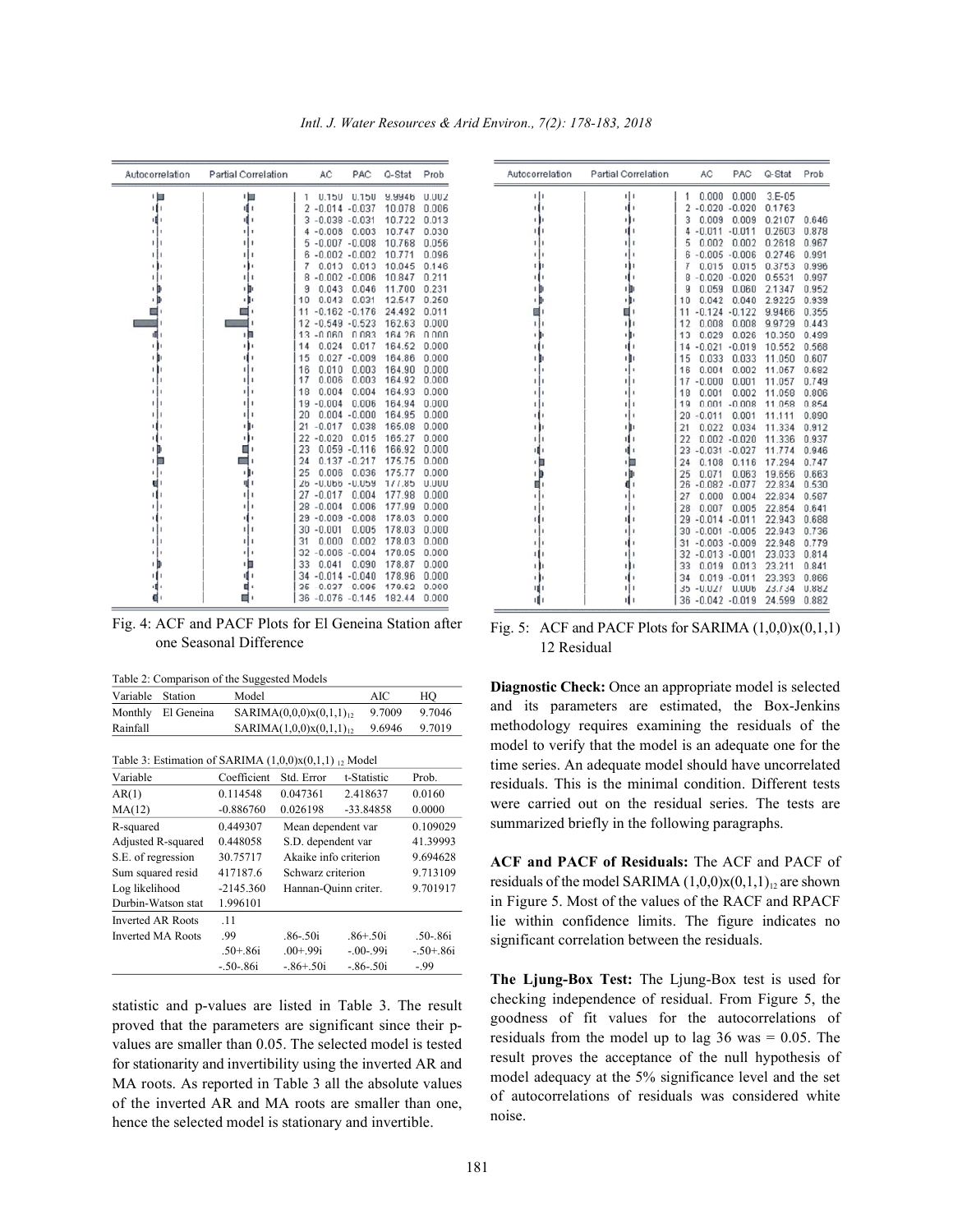

Fig. 6: Forecasting of monthly rainfall using developed SARIMA model  $(1, 0, 0) \times (0, 1, 1)_{12}$ , (2008–2010)

Table 4: The Breusch-Godfrey Serial Correlation LM Test

| F-statistic      | 0.792869 | Prob. $F(12, 429)$   | 0.6580 |
|------------------|----------|----------------------|--------|
| $Obs*R$ -squared | 8.870571 | Prob. Chi-Square(12) | 0.7139 |
|                  |          |                      |        |

| Table 5: Forecasting accuracy statistic |       |  |
|-----------------------------------------|-------|--|
| Statistic measures                      | Value |  |
| <b>MAE</b>                              | 18    |  |
| $R^2$                                   | 0.81  |  |
| E                                       | 80%   |  |

**The Breusch-Godfrey Serial Correlation LM Test:** The Breusch-Godfrey serial correlation LM test accepts the hypothesis of no serial correlation in the residuals, as shown in Table 4. Hence, the model is adequate.

**Forecasting of Monthly Rainfall:** SARIMA model can also be used for forecasting future values based on the historical data. The SARIMA  $(1,0,0) \times (0,1,1)$ <sup>1</sup> model was tested for its validity to forecast 36 observations obtained for the years 2008 to 2010 for the station. The observed rainfall was found to be closely aligned to the forecasted values, Figure 6.

**Forecasting Accuracy:** If the fitted SARIMA  $(1,0,0)\times(0,1,1)_{12}$  model has to perform well in forecasting, the forecast error will be relatively small. To check goodness of the prediction, Mean Absolute Error (MAE), coefficient of determination  $(R^2)$  and Nash-Sutcliffe efficiency criteria (*E*) were used. Table 5 illustrates all of the statistic measures. From the statistics measurement, Table 5, it is observed that the model has lowervalue of MAE. The coefficient of determination  $(R^2)$  value of 0.81 and Nash-Sutcliffe efficiency criteria (*E*) value of 80% showed the very good performance of the model.

### **CONCLUSION**

In this work, linear stochastic model known as Seasonal Autoregressive Integrated Moving Average model, SARIMA, was used to simulate monthly rainfall for El Geneina gauge station, Sudan. It has been demonstrated that the monthly rainfall follow a SARIMA  $(1,0,0)x(0,1,1)_1$ , model. This model may be used as the basis for forecasting rainfall in this region. The fitting of SARIMA models to rainfall time series could result in a better tool, which can be used for water resource planning. SARIMA model has the ability to predict accurately the future monthly rainfall for all gauge stations in Sudan.

## **REFERENCES**

- 1. Central Bureau of Statistics, 2009. Statistical Year Book for the Year 2009,the Republic of Sudan.
- 2. Barsi, B.I., 2010. Water resources of wadi systems in Darfur, International Seminar on Challenges in Applications of Integrated Water Resources Management, Water and Environment Centre, Sana'a University, Yemen.
- 3. Le Houérou, H.N., 2009. Biomaclimatology and Biography of Africa. Verlag Berlin Heidelberg, Germany.
- 4. Elagib, N.A. and M.G. Mansell, 2000. Recent trends and anomalies in mean seasonal and annual temperatures over Sudan. Journal of Arid Environments, 45(3): 263-288.
- 5. Nirmala, M. and S.M. Sundaram, 2010. A seasonal arima model for forecasting monthly rainfall in Tamilnadu. National Journal on Advances in Building Sciences and Mechanics, 1(2): 43-47.
- 6. Etuk, E.H. and T.M. Mohamed, 2014. A seasonal ARIMA model for forecasting monthly rainfall in Gezira Scheme, Sudan. Journal of Advanced Studies in Agricultural, Biological and Environmental Sciences (JABE), 1(1): 1-9.
- 7. Kibunja, H.W., J.M. Kihoro, G.O. Orwa and W.O. Yodah, 2014. Forecasting precipitation using SARIMA model: A Case Study of Mt. Kenya Region, Mathematical Theory and Modeling, 4(11): 50-58.
- 8. Mohamed, T.M. and E.H. Etuk, 2015. Simulation of monthly flow for the Dinder River, Sudan, Journal of Basic And Applied Research International, 14(4): 199-205.
- 9. Bazrafshan, O., A. Salajegheh, J. Bazrafshan, M. Mahdavi and A.F. Marj, 2015. Hydrological drought forecasting using ARIMA models (a case study: Karkheh Basin), Ecopersia, 3(3): 1099-1117.
- 10. Box, G.E.P., G.M. Jenkins and G.C. Reissel, 1994. Time Series Analysis Forecasting and Control,  $3<sup>rd</sup>$  edition. Prentice Hall, USA.